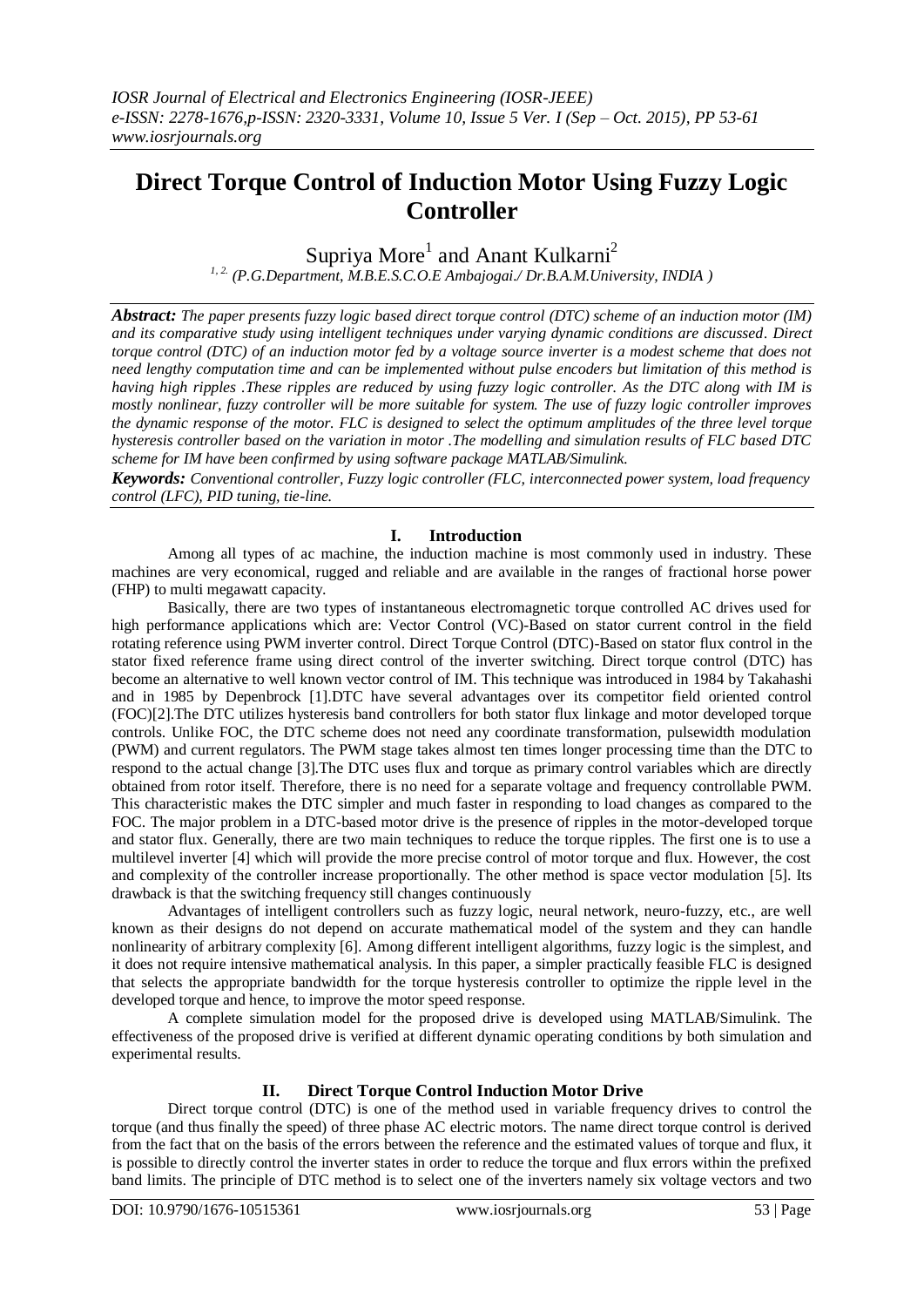zero vectors in order to keep the stator flux and torque within a hysteresis band around the demand flux and torque magnitudes. The basic DTC scheme is shown in Fig.1. [7].



Fig. 1. Conventional DTC scheme for IM drive

## **III. Dtc Modelling Of Im For**

### **3.1. Dynamic modelling of IM**

Based on the three inputs (output digit of torque hysteresis controller, output digit of flux linkage hysteresis controller, and sector number where stator flux-linkage space vector is positioned), the DTC switching table produces the logic signals  $S_a$ ,  $S_b$  and  $S_c$ . These logic signals are used to trigger the switches of the three-phase voltage source inverter (VSI) [8]. The possible six active combinations of these logic signals and the corresponding active input voltage vectors of the inverter (V1 to V6) are shown in Fig. 2. The three phase output voltage of VSI, which is the input to the stator of IM, is given by [7].

$$
V_{sa} = \left(\frac{V_{dc}}{3}\right)(2S_a - S_b - S_c) \tag{1}
$$

$$
V_{\rm sb} = \left(\frac{V_{\rm dc}}{3}\right)(2S_{\rm b} - S_{\rm c} - S_{\rm a})\tag{2}
$$

$$
V_{sc} = \left(\frac{V_{dc}}{3}\right) \left(2S_c - S_a - S_b\right) \tag{3}
$$

Where,  $V_{dc}$  stands for dc link inverter voltage. The real  $V_{Sd}$  and imaginary  $V_{Sq}$  components of the stator voltage vector are obtained by using the Concordia transformation as [7].

$$
\begin{bmatrix}\nV_{\text{Sd}} \\
V_{\text{Sq}}\n\end{bmatrix}\n\begin{bmatrix}\n1 & \frac{-1}{2} & \frac{-1}{2} \\
0 & \frac{\sqrt{3}}{2} & \frac{\sqrt{-3}}{2}\n\end{bmatrix}\n\begin{bmatrix}\nV_{\text{sa}} \\
V_{\text{sb}} \\
V_{\text{sc}}\n\end{bmatrix}
$$
\nFrom this real and imaginary voltage components, direct and quadratic components for state and rotor flux are

From this real and imaginary voltage components, direct and quadrature components for stator and rotor flux are derived as [9]:

$$
\Phi_{\rm sd} = \left[V_{\rm sd} - i_{\rm sd} R_{\rm s}\right] \frac{1}{\rm s} \tag{5}
$$

$$
\Phi_{\text{sq}} = [V_{\text{sq}} - i_{\text{sq}} R_{\text{s}}] \frac{1}{5}
$$
\n(6)

$$
\Phi_{\rm rd} = \left[\omega\Phi_{\rm rq} - i_{\rm rd}R_{\rm r}\right]\frac{1}{s} \tag{7}
$$

$$
\Phi_{sd} = [\omega \Phi_{rd} - i_{rd} R_r] \frac{1}{s}
$$
\n(8)

Stator and rotor current equations in the form of d-q axis are as below [9]:  $(1)$  $\sqrt{1}$ 

$$
i_{sd} = \phi_{sd} \left( \frac{L_r}{L_x} \right) - \phi_{rd} \left( \frac{L_m}{L_x} \right) \tag{9}
$$

$$
i_{sq} = \phi_{sq} \left( \frac{L_r}{L_x} \right) - \phi_{rq} \left( \frac{L_m}{L_x} \right) \tag{10}
$$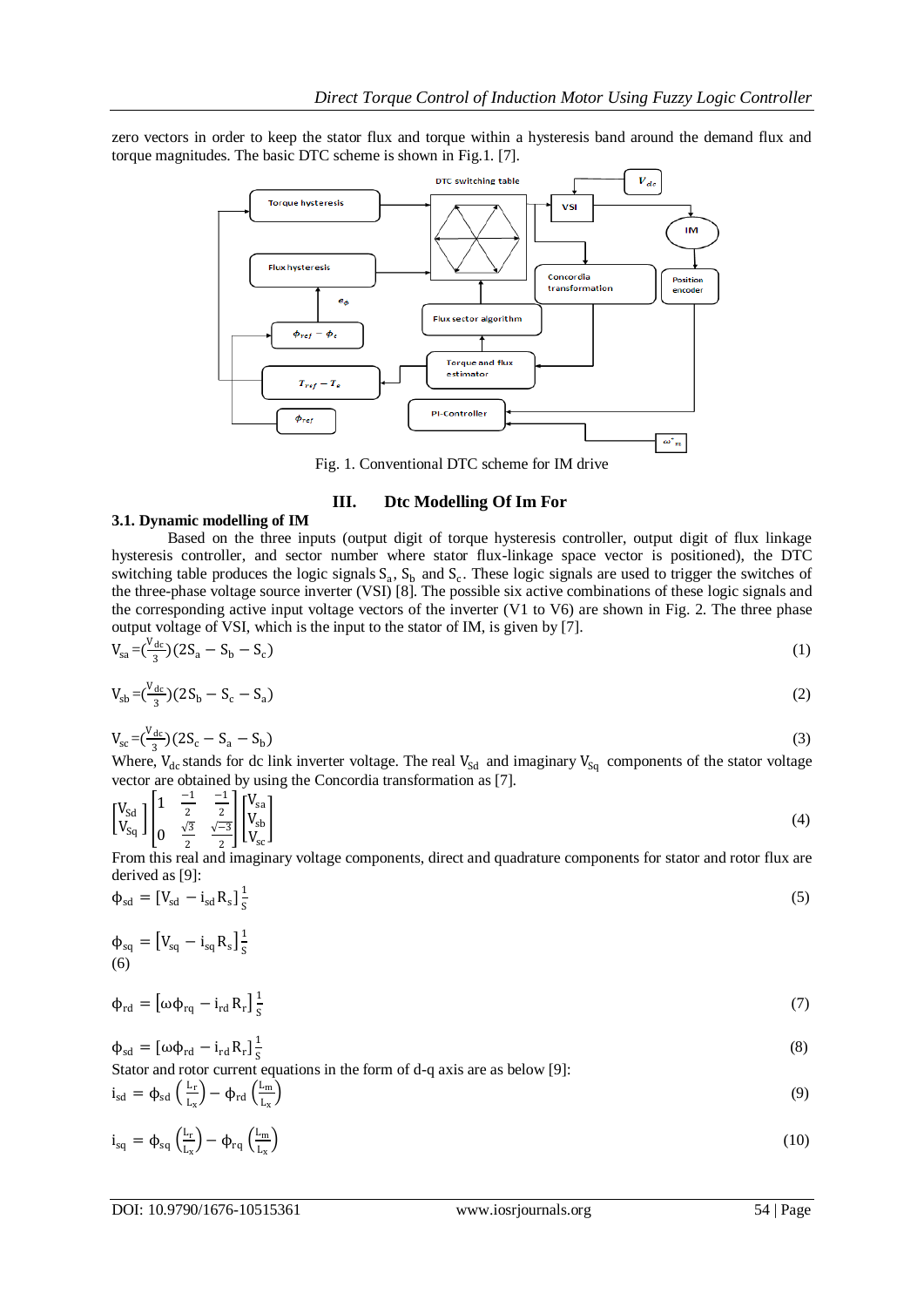$$
i_{rd} = \phi_{rd} \left( \frac{L_s}{L_x} \right) - \phi_{sd} \left( \frac{L_m}{L_x} \right) \tag{11}
$$

$$
i_{rq} = \phi_{rq} \left(\frac{L_s}{L_x}\right) - \phi_{sq} \left(\frac{L_m}{L_x}\right)
$$
  
Where, 
$$
L_x = L_s L_r - L_m^2
$$
 (12)

Now, stator current is estimated by using park transformation as:

$$
\begin{bmatrix} \mathbf{i}_{sa} \\ \mathbf{i}_{sb} \\ \mathbf{i}_{sc} \end{bmatrix} = \begin{bmatrix} \mathbf{i}_{sd} \\ \mathbf{i}_{sq} \end{bmatrix} \begin{bmatrix} \frac{1}{2} & \frac{\sqrt{3}}{2} \\ \frac{-1}{2} & \frac{-\sqrt{3}}{2} \end{bmatrix} \tag{13}
$$

## **IV. Stator Voltage And Flux**



Fig. 2. Stator flux-linkage vector with six sectors**.**

Generally, the stator flux linkage can be obtained from the stator voltage vector as [1].  $\Phi_{\rm s} = \frac{1}{\tau_{\rm s}}$  $\frac{1}{T_N} \int_0^t (V_s - R_s I_s)$  $\int_0^1 (V_s - R_s I_s) dt + \Phi_{s0}$ 

(14)

Neglecting stator resistance Rs, it may be simplified as

 $\Delta_{\Phi s} = V_s \Delta t$  (15)  $\Delta_{\Phi s}$  presents the change in stator flux caused by the application of an inverter voltage vector  $V_s$ ,  $\Phi_{s0}$  is the stator flux linkage at  $t = 0$ . The electromagnetic developed torque in IM is given by [8].

$$
T_e = P \frac{L_m}{L_s L_r} |\Phi_s| |\Phi_r| \sin \theta_{sr}
$$
  
(16)

In steady state,  $|\phi_r|$  and  $|\phi_s|$  are almost constant and  $T_e$  depends on the torque angle  $\theta_{sr}$ .

## **4.1. Flux, Torque and Angle Estimator**

For the DTC scheme, the motor-developed torque and stator flux linkage are estimated as [1].  $3\pi$ L  $\cdot$ 

$$
T_e = \frac{3}{2} P \left[ \phi_{sd} i_{sq} - \phi_{sq} i_{sd} \right]
$$
  
\n
$$
\phi_s = \sqrt{\left( \phi_{sd}^2 + \phi_{sq}^2 \right)}
$$
\n(17)

 As shown in Fig. 1, these estimated values of torque and flux are compared with the corresponding reference values and the error signals are delivered to the respective hysteresis controllers. On the basis of the magnitude of the error signals and allowable bandwidth, each hysteresis controller produces a digit. Then, the position of the stator flux-linkage space vector is evaluated as:

$$
\theta_{s} = \tan^{-1} \left( \frac{\phi_{sq}}{\phi_{sd}} \right)
$$
  
(19)

 Using this angle, the flux sector number (1 to 6) is determined by using the flux sector algorithm [1]. Therefore, two digits produced by hysteresis controllers and one by flux position are collectively used to trigger the switches of the VSI which selects the appropriate voltage vector by using the classical DTC lookup table [10]. Fig. 2 shows the possible voltage vectors which are employed in the DTC scheme. The appropriate voltage vector in each sampling period is selected in such a way that the torque and flux remain within their respective band limits.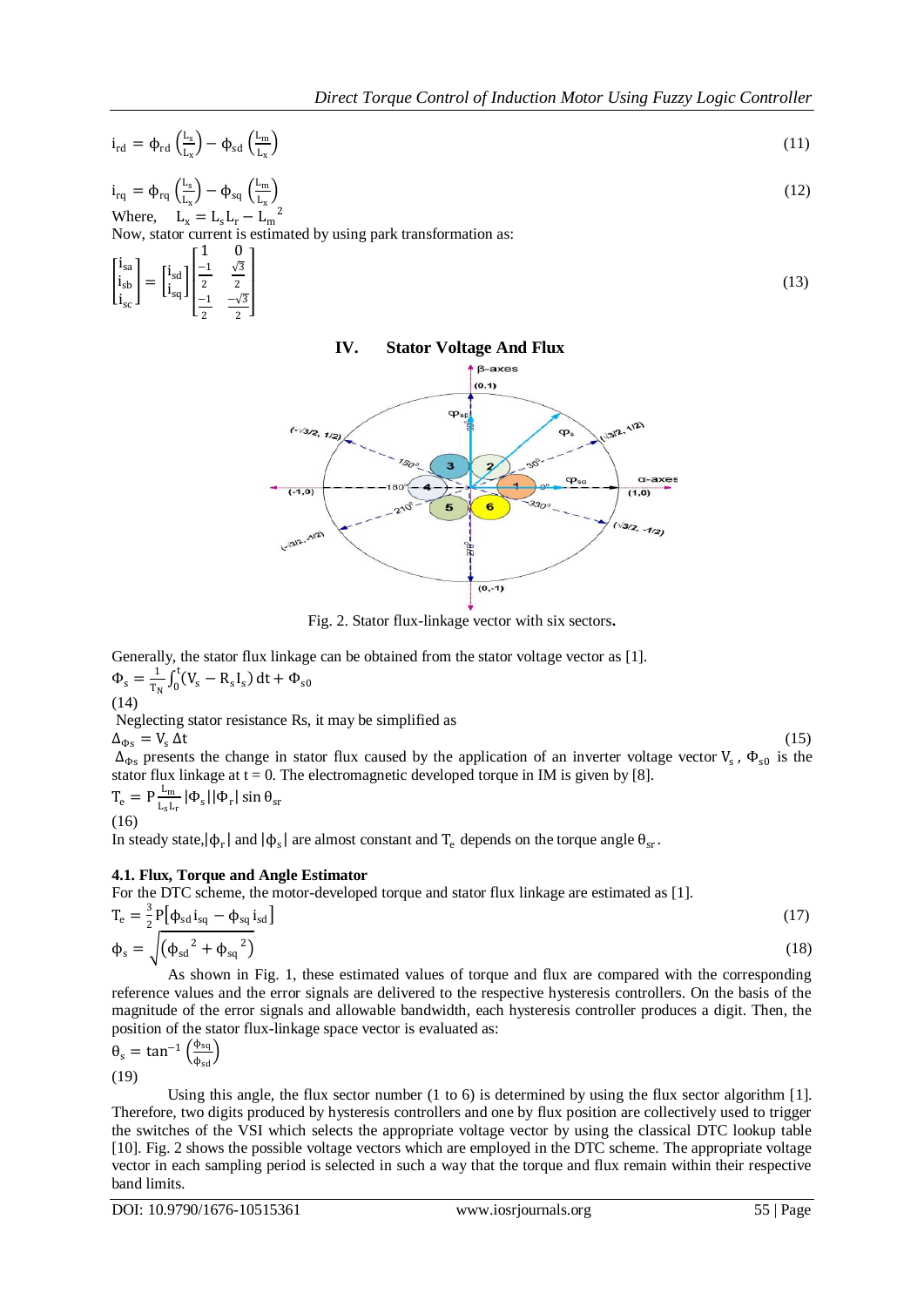### **V. Direct Torque Control Principal**

#### **5.1. Flux hysteresis comparator**

 In DTC, stator flux is forced to follow a circular path by limiting its magnitude within its hysteresis band. This can be done by increasing the flux magnitude when it touches the lower limit of the hysteresis band and decreasing it when it touches the upper limit. To know whether the stator flux is needed to be increased or decreased, the relative magnitude of the actual flux compared to the reference flux had to be known. This comparative action can be done by occupying a two level hysteresis comparator as shown in Fig. 3. Flux error status equal to 1 indicates that the stator flux touches its upper band which means that the actual flux needs to be increased and vice versa. Therefore, if increase in stator flux is required, then the flux error status  $d\phi =1$  and if a stator flux decrease is required, then  $d\phi = 0$ .



Fig.3. Two level flux hysteresis comparator

#### **5.2. Torque hysteresis comparator**

In DTC, at every switching period, the voltage vectors are selected to keep the electromagnetic torque within its hysteresis band. Torque needs to be reduced when it touches its upper band and increased when it touches its lower band. For this purposes, three levels hysteresis comparator as shown in Fig. 4 has been employed. If a torque increase is required then  $dT_e = 1$ , if a torque decrease is required then  $dT_e = -1$ , and if no change in the torque is required then  $dT_e = 0$ . The  $dT_e$  is the notation correspond the output signal of three level hysteresis comparator.  $dT_e$ There are two conditions to be considered. The resulting for  $dT_e$  anticlockwise rotation (forward direction) and for clockwise rotation (backward rotation) of the stator flux.



Fig.4. Three-level torque hysteresis comparator

#### **5.3. Flux sector estimator**

On the basis of the torque, flux hysteresis status and the stator flux switching sector, DTC algorithm selects the inverter voltage vector to apply to the induction machine from the Table 1. The outputs of the switching table are the settings for the switching devices of the inverter. Figure 2 shows the relation of inverter voltage vector and the stator flux switching sectors. Selection of sector depends on an angle θ , table I shows logic for selection of sector [11].

| Table I                 |               |  |  |  |
|-------------------------|---------------|--|--|--|
| $\theta(Deg)$           | Sector        |  |  |  |
| $360 < \theta \leq 30$  | <1>           |  |  |  |
| $30 < \theta < 90$      | -25           |  |  |  |
| $90 < \theta < 150$     | <3>           |  |  |  |
| $150 < \theta \leq 210$ | $<\!\!4\!\!>$ |  |  |  |
| $210 < \theta < 270$    | 55            |  |  |  |
| $270 < \theta < 330$    | <6ነ           |  |  |  |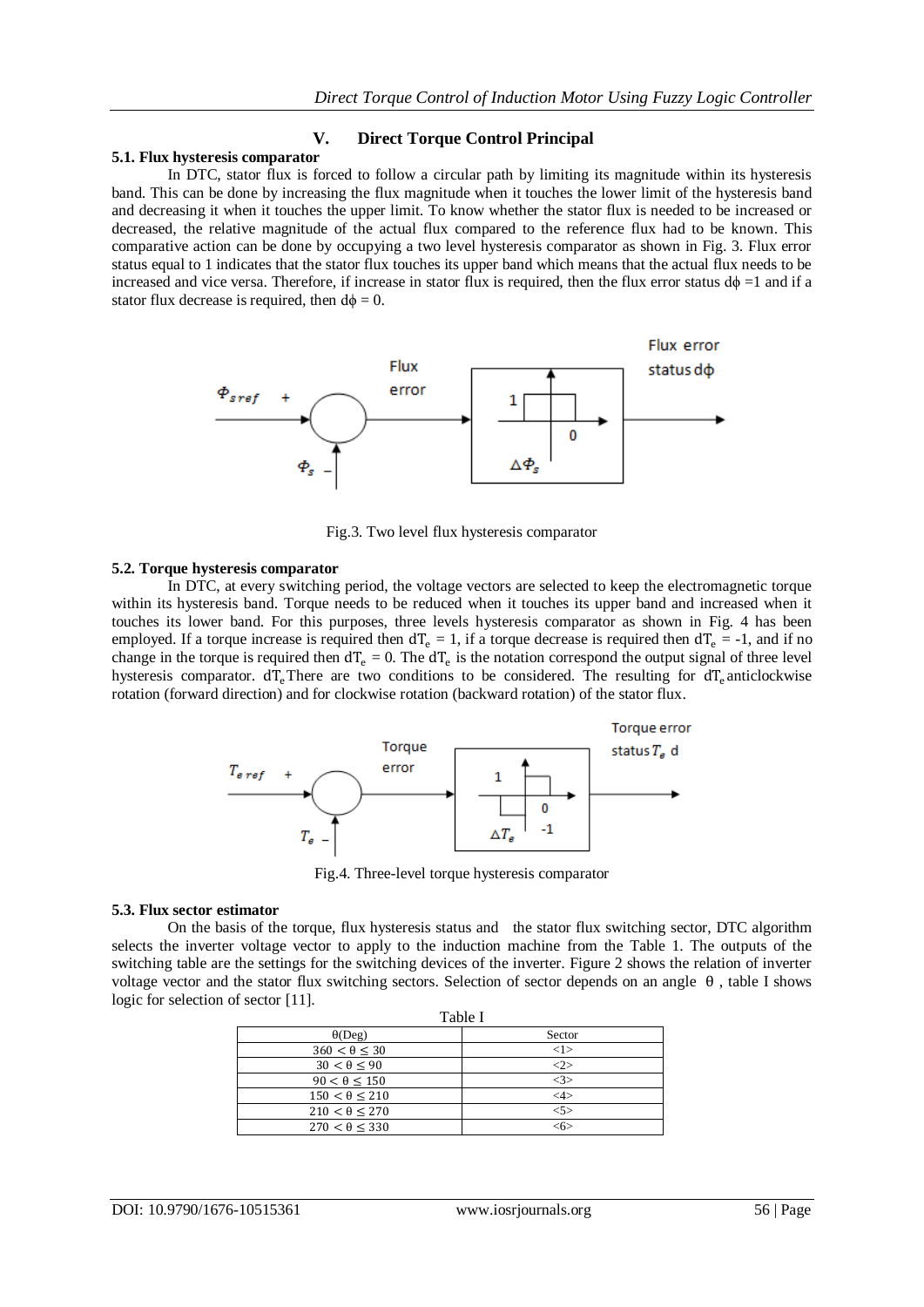## **5.4. Switching Table**

 Switches of VSI are triggered by using the position of flux sector and two digits produced by hysteresis controller. These switches select the appropriate voltage vector by using classical DTC look up table.

According to the principal of operation of DTC, the selection of a voltage vector is made to maintain the torque and stator flux within the limits of two hysteresis bands. The selection of table for stator flux lying in the first sector of d-q plane is given in table II [10].

| Table II |        |  |  |  |  |  |  |  |
|----------|--------|--|--|--|--|--|--|--|
| Sector   |        |  |  |  |  |  |  |  |
| Flux     | Torque |  |  |  |  |  |  |  |
|          |        |  |  |  |  |  |  |  |
|          |        |  |  |  |  |  |  |  |
|          |        |  |  |  |  |  |  |  |
|          |        |  |  |  |  |  |  |  |
|          |        |  |  |  |  |  |  |  |
|          |        |  |  |  |  |  |  |  |

## **VI. Design Of Flc For Torque Ripple Optimization**

In this paper, a Mamdani-type FLC is developed to adapt the torque hysteresis band in order to reduce the ripples in the motor-developed torque. In conventional DTC technique, the amplitude of the torque hysteresis band is fixed. However, in this proposed scheme, the FLC controls the upper and lower limits of the torque hysteresis band on the basis of its feedback inputs. The fuzzy systems are universal function approximates [12]. The FLC is used as a nonlinear function approximator producing a suitable change in the bandwidth of the torque hysteresis controller in order to keep the torque ripples minimum. There are five membership functions for one input dT<sub>e</sub> and three membership functions for another input dI<sub>s</sub>. Automatically, there will be fifteen rules. For the inputs, we use triangular/trapezoidal membership functions in order to reduce the computational burden. However, for output we use Gaussian membership functions in order to change hysteresis bandwidth smoothly. The stator flux linkage is proportional to the stator current. Therefore, the motor-estimated torque variation  $dT_e$  and stator current variation  $dI_s$  over a sampling period are chosen as inputs to the FLC which can be defined by the following equations:

$$
dT_e = T_e[n] - T_e[n-1]
$$
(20)  
\n
$$
dI_s = I_s[n] - I_s[n-1]
$$
(21)

Where,  $T_e[n]$  and  $T_e[n-1]$  present the present and previous samples of motor-estimated torque, respectively. The motor mechanical equation, neglecting the friction coefficient can be written as [7].

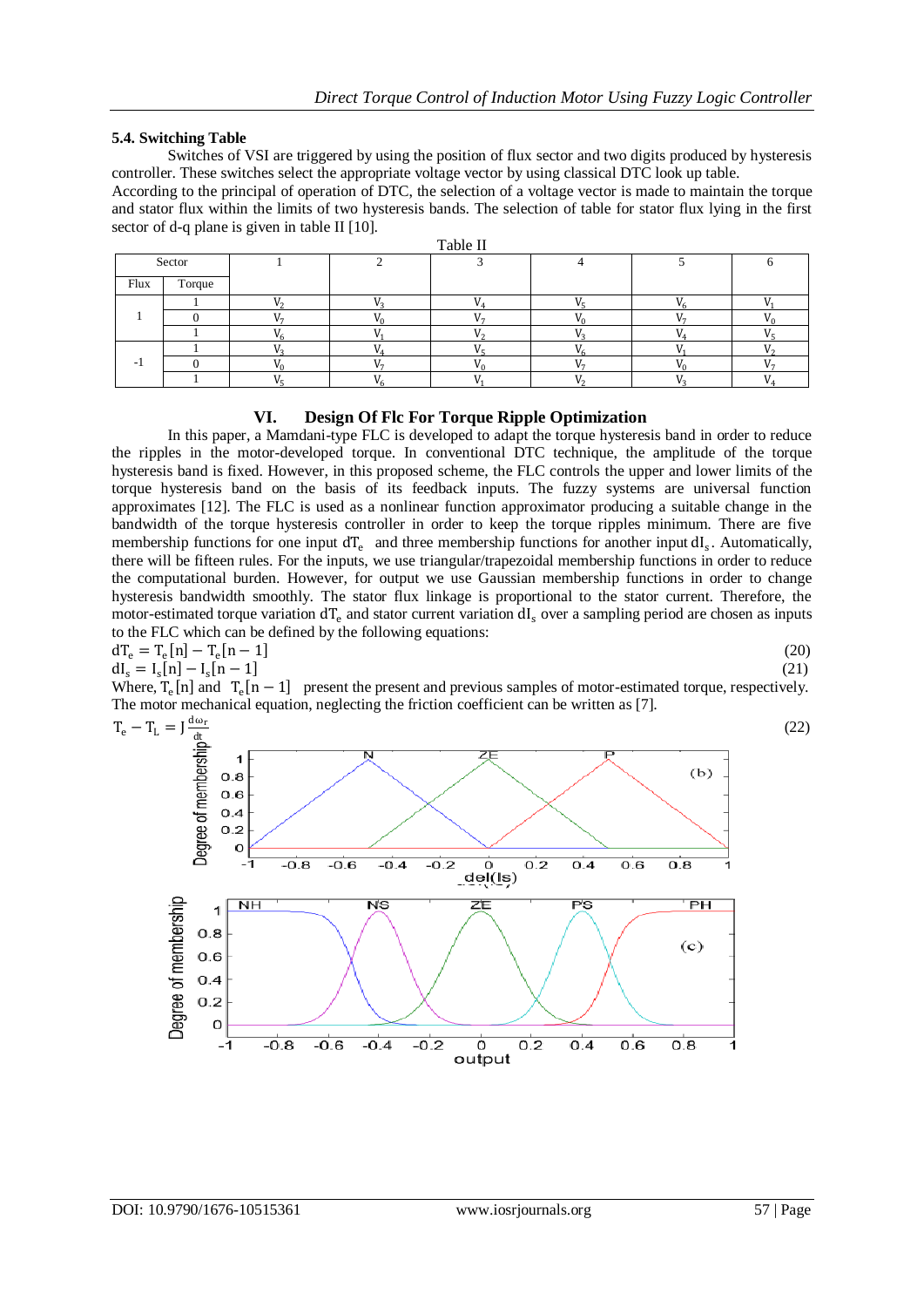

Fig. 5. Membership functions for input/output variables of FLC.

The fuzzy rules employed are as follows:

1) If  $dT_e$  is ZE and  $dI_s$  is N, then  $\triangle HBT$  is ZE. 8) If  $dT_e$ 2) If  $dT_e$  is ZE and  $dI_s$  is ZE, then  $\triangle HBT$  is ZE. 9) If  $dT_e$ 3) If  $dT_e$  is ZE and  $dI_s$  is P, then  $\triangle HBT$  is ZE. 10) If  $dT_e$ 4) If  $dT_e$  is PL and  $dI_s$  is N, then  $\triangle HBT$  is PS. 11) If  $dT_e$ 5) If  $dT_e$  is PL and  $dI_s$  is ZE, then  $\triangle HBT$  is PH. 12) If  $dT_e$  is NL and  $dI_s$  is P, then  $\triangle HBT$  is NS. 6) If  $dT_e$  is PL and  $dI_s$  is P, then  $\triangle HBT$  is PH. 13) If  $dT_e$ 7) If  $dT_e$  is PH and  $dI_s$  is N, then  $\triangle HBT$  is PH. 14) If  $dT_e$ 

is PH and  $dI_s$  is ZE, then  $\triangle HBT$  is PH. is PH and  $dI_s$  is P, then  $\triangle HBT$  is PH. is NL and  $dI_s$  is N, then  $\triangle HBT$  is NH. is NL and  $dI_s$  is ZE, then  $\triangle HBT$  is NH. is NH and  $dI_s$  is N, then  $\triangle HBT$  is NH is NH and  $dI_s$  is ZE, then  $\triangle$ HBT is NH. 15) If  $dT_e$  is NH and  $dI_s$  is P, then  $\triangle HBT$  is NH

#### **VII. Simulation Results**

The simulation is carried out in Matlab-Simulink and typical results are reported here. The DTC method and the induction machine that used in the simulation works, have the parameters given in Table III.

| <b>IM</b> and Simulation Parameters |               |
|-------------------------------------|---------------|
| Stator resistance( $\Omega$ )       | 6.5           |
| Rotor resistance( $\Omega$ )        | 3.5           |
| Mutual inductance(H)                | $450.3e^{-3}$ |
| Stator inductance(H)                | $489.3e^{-3}$ |
| Rotor inductance(H)                 | $489.3e^{-3}$ |
| Poles                               |               |
| Inverter bus voltage $(V)$          | 380           |

### **7.1. Speed Analysis**

Fig.6. show the simulation responses for a step change in command speed from 100 to 150 rad/s at  $t=$ 0.15 s. Figure shows the simulated speed response, with zoom-in view for interval of 0.15 to 0.18 s, using the conventional and the proposed DTC schemes . By using direct torque control technique we can control speed of the IM. Direct torque control scheme with fuzzy logic controller improves dynamic performance of speed as shown in fig. (b).The proposed scheme shows better response as compared to the conventional one in terms of speed ripple. From zoom in view it is seen that by using fuzzy logic controller speed undershoot is also reduced.

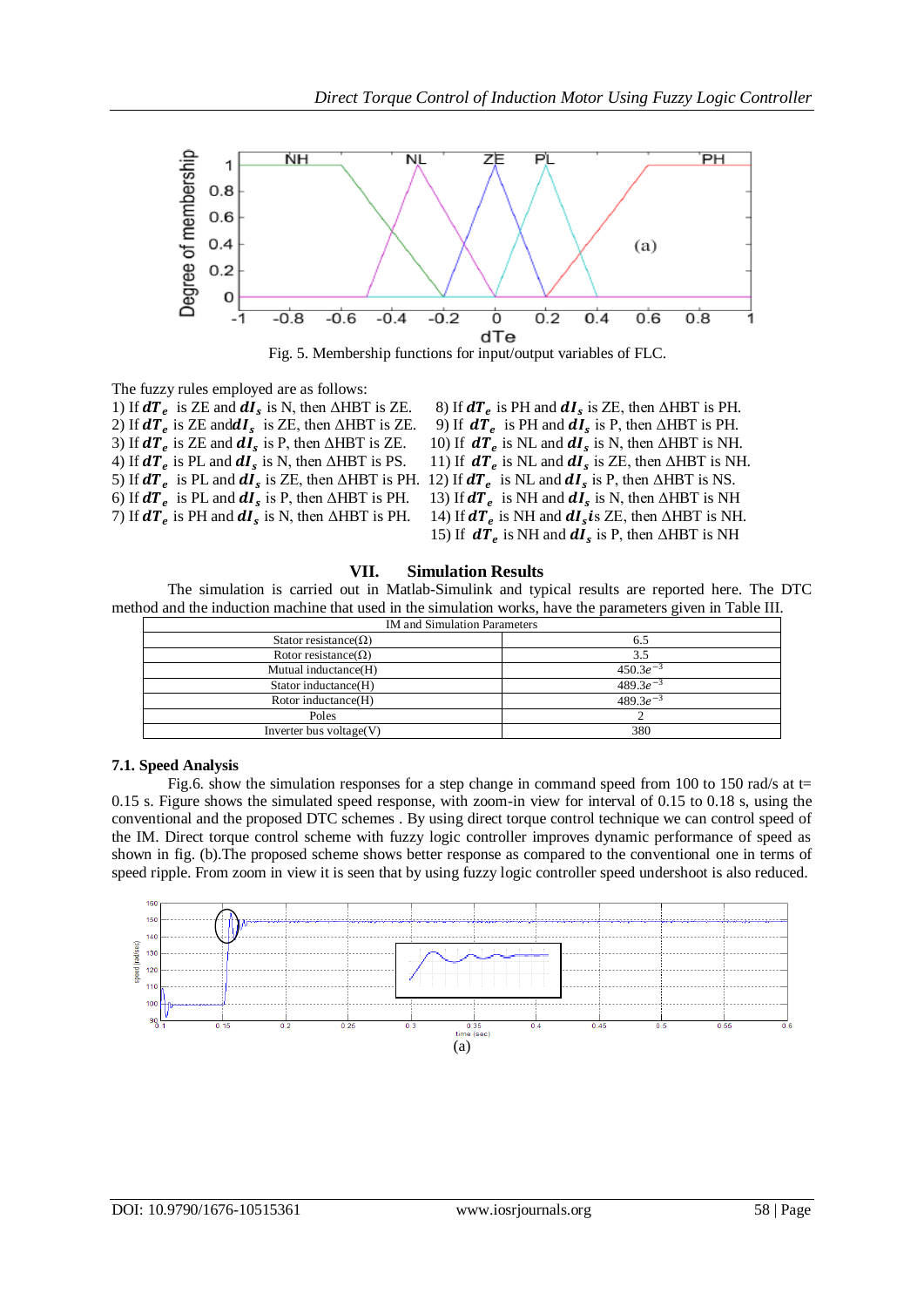

Fig. 6. Speed responses of the IM drive for a step change in command speed from 100 to150 rad/s . (a) Conventional DTC. (b) FLC-based DTC scheme.



Fig.7.Developed torque responses of IM drive for step change in load from 0.3 to 0.8 N.m at speed from 100 to 150 rad. (a) Conventional DTC (b) FLC-based DTC scheme

Fig.(a) shows the corresponding torque responses for the conventional DTC scheme and fig.(b) shows torque response for proposed DTC scheme using fuzzy logic controller. The change in load is applied at a time of 0.3 sec. Fig.7 shows the simulated torque response, with zoom-in view for interval of 0.15 to 0.17 s, using the conventional and the proposed DTC schemes . The hysteresis band is limited to  $\pm$  1and  $\pm$  0.01 for torque and flux respectively. The zoom-in view of torque response clearly shows that torque ripples have been reduced considerably by the use of the proposed scheme.In proposed scheme the torque ripple has been reduced.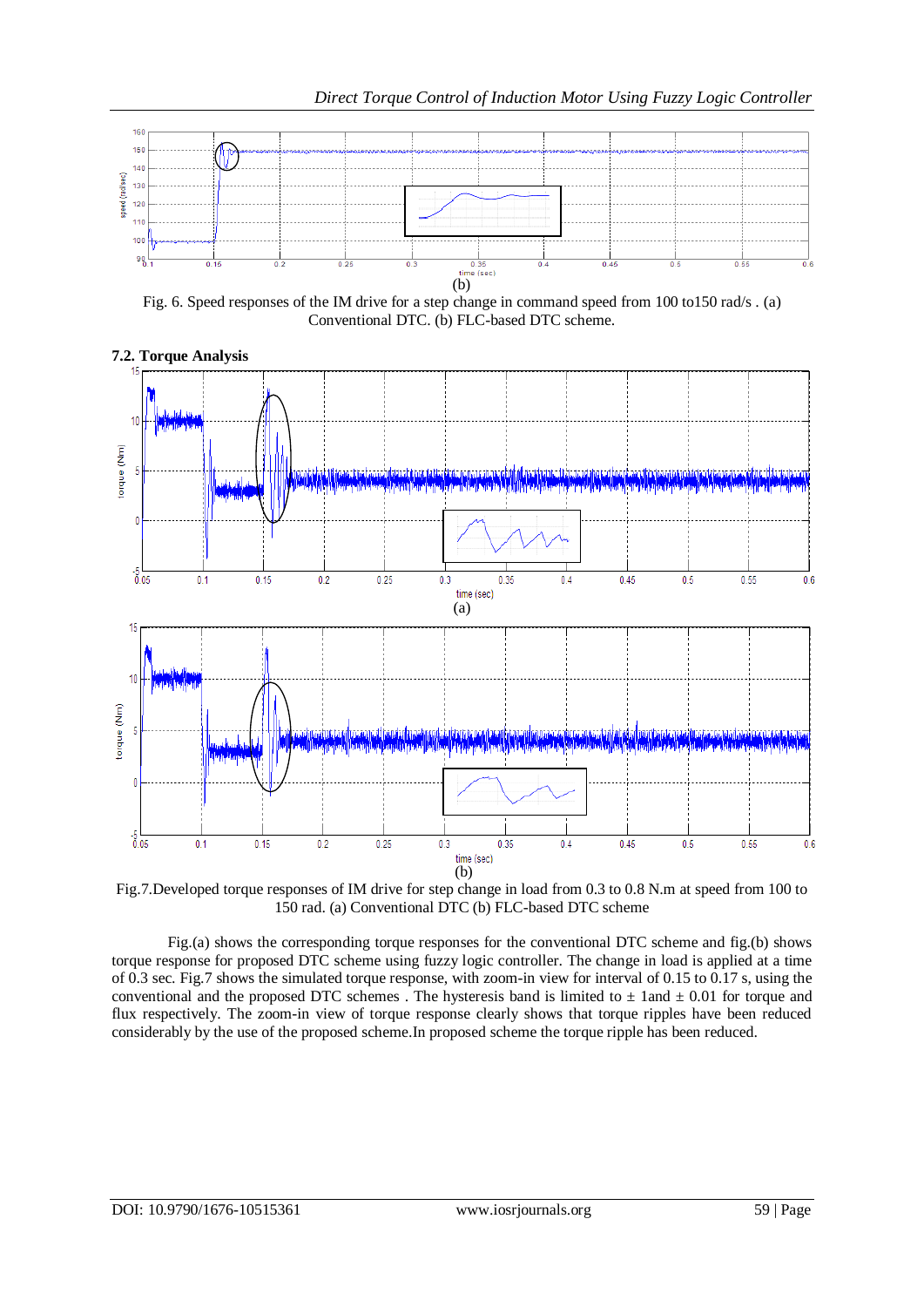

Fig.8. Steady-state stator current response of the IM drive. (a) Conventional DTC. (b) FLC-based DTC scheme. Fig. 8 shows the phase-a stator current of the conventional and proposed IM drives. The proposed scheme has lesser ripples in steady-state current. Figure shows the simulated current response, with zoom-in view for interval of 0.14 to 0.17 s, using the conventional and the proposed DTC schemes. By using fuzzy logic controller with DTC scheme ripples in current are reduced.

#### **VIII. Conclusions**

A novel FLC-based DTC scheme for IM drive has been presented in this paper. The FLC is used to adapt the bandwidth of the torque hysteresis controller in order to reduce the torque ripple of the motor. A performance comparison of the proposed FLC-based DTC scheme with a conventional DTC scheme has also been provided both in simulation .Comparative results show that the torque ripple of the proposed drive has considerably been reduced. The dynamic speed response of the proposed FLC-based DTC scheme has also been found better as compared to the conventional DTC scheme.

Optimization techniques such as Artificial Neural Network (ANN) Genetic algorithm (GA), Particle Swarm Optimization (PSO) and Advanced PSO can be used for the better performance analysis of induction motor by improving the training algorithm and fuzzy rule set.

#### **References**

- 
- [1] P. Vas, Sensorless vector and direct torque control. London, U.K.: Oxford Univ. Press, 1998 I. Takahashi and T. Nouguchi, "A new quick response and high efficiency control strategy for an induction motor," IEEE Trans. Ind. Appl, vol. IA-22, no. 5, pp. 820–827, Sep. 1986.
- [3] L. Tang, L. Zhong, M. F. Rahman, and Y. Hu, "A novel direct torque control for interior permanent-magnet synchronous machine drive with low ripple in torque and flux-a speed-sensorless approach," IEEE Trans. Ind. Appl, vol. 39, no. 6, pp. 1748–1756, Sep./Oct. 2003.
- [4] S. Kouro, R. Bernal, H. Miranda, C. A. Silva, and J. Rodriguez, "High performance torque and flux control for multilevel inverter fed induction motors," IEEE Trans. Power Electron., vol. 22, no. 6, pp. 2116–2123, Nov. 2007. [5] D. Casadei and T. Angelo, "Implementation of a direct torque control algorithm for induction motors based on discrete space vector modulation, "IEEE Trans. Power Electron, vol. 15, no. 4, pp. 769-777, July 2000
- [6] Y.-S. Lai and J.-C. Lin, "New hybrid fuzzy controller for direct torque control induction motor drives," IEEE Trans. Power Electron., vol. 18, no. 5, pp. 1211–1219, Sep. 2003.
- [7] M.Nasir and H.Sansui, "FLC-Based DTC Scheme to improve the dynamic performance of an IM drive," IEEE Trans., vol. 48, no. 2, March/April 2012